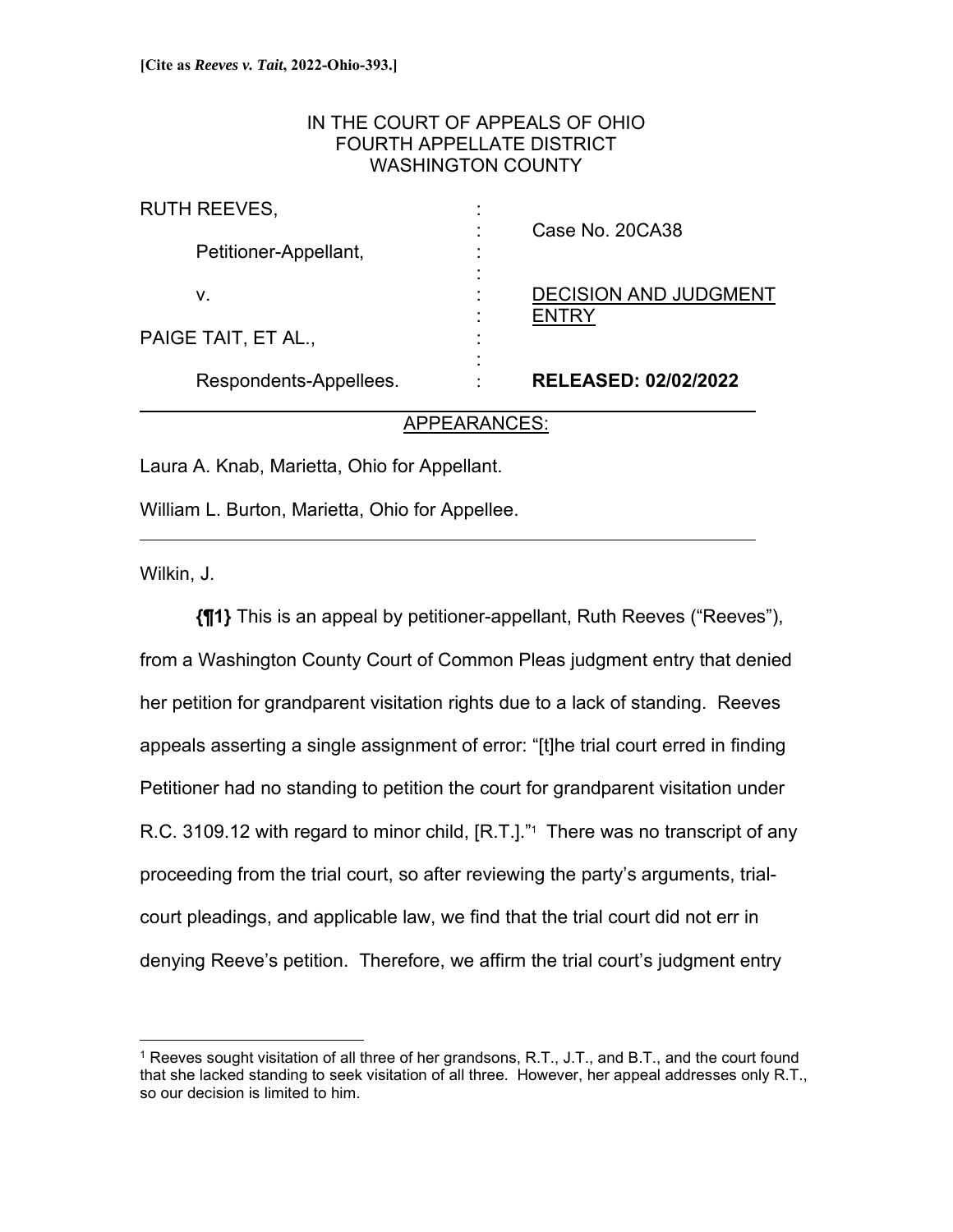denying Reeve's petition for lack of standing.

### BACKGROUND

**{¶2}** Reeves is Paige Tait's mother. Paige Tait ("Paige") and Joseph Fields ("Joseph") were married on November 5, 2013. On November 23, 2013, Paige gave birth to R.F. n.k.a. R.T. Approximately two years later, on September 13, 2015, Paige and Joseph divorced. Subsequent to her divorce, Paige married Kelly Tait ("Kelly"). During their marriage, Paige and Kelly had two sons, J.T and B.T, and Kelly adopted R.F. and changed his name to R.T.

**{¶3}** As their maternal grandmother, Reeves filed a motion seeking visitation with her three grandsons pursuant to R.C. 3109.051(B) and (C), and R.C. 3109.12. Appellees-respondents, Paige and Kelly, filed a response arguing that all three children "are now the children of a married couple." They claimed that "the biological mother [Paige] and her husband [Kelly] are joined in their effort to prevent [Reeves] further access to their children as a direct result of abusive and detrimental behavior on the part of [Reeves]."

**{¶4}** The magistrate issued a decision that concluded that Reeves lacked standing to seek visitation of her three grandchildren. The magistrate first determined that Reeves could not seek visitation under R.C. 3109.051(B) because the "situational premise" of the statute - "divorce, dissolution of marriage, legal separation, annulment, or child support proceeding that involves a child" – "does not apply to the facts of this case." The magistrate also found R.C. 3109.12(A), which requires the mother of a child to be unmarried at the time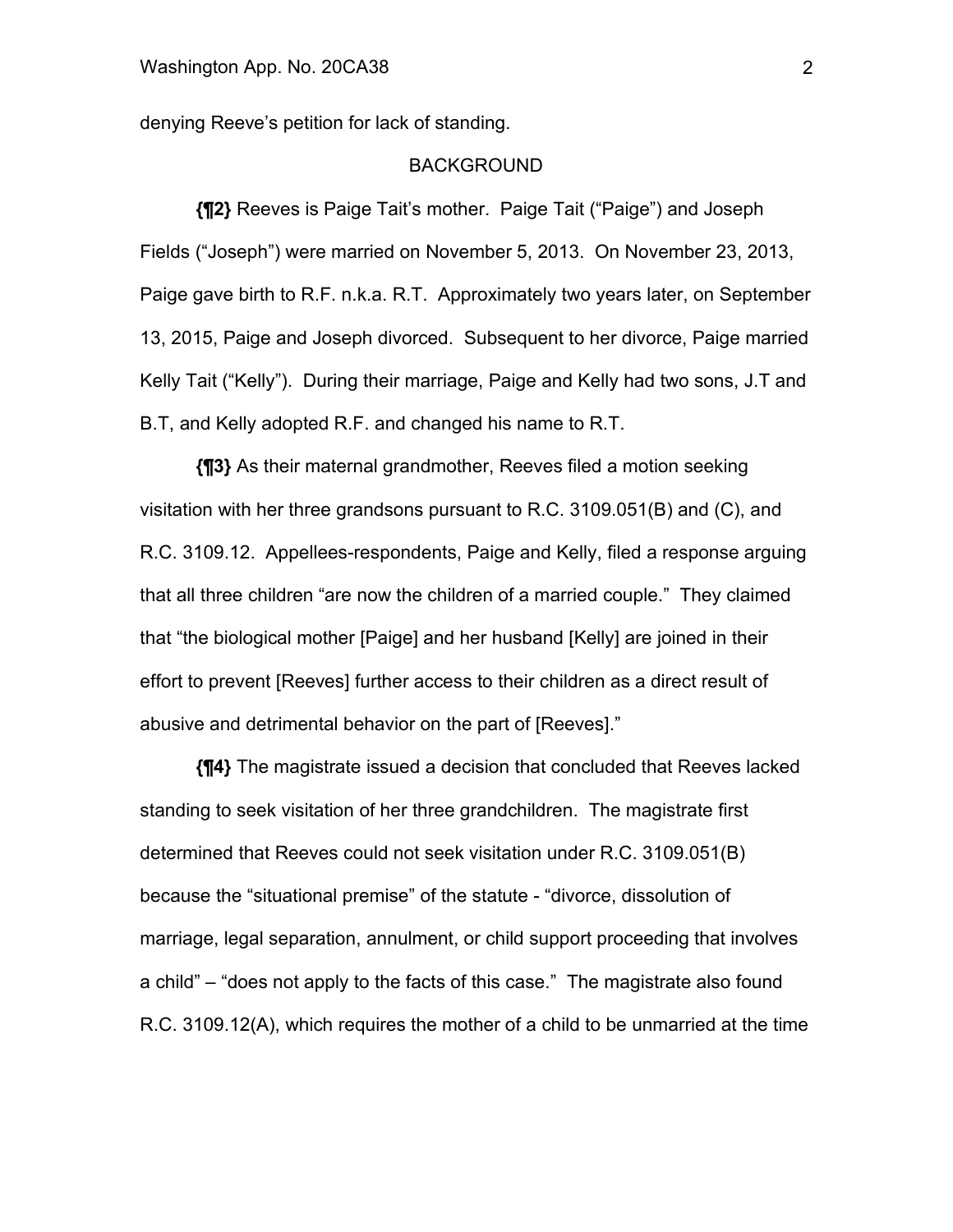she gives birth, did not apply because Paige was married at the time she gave birth to her three children.

**{¶5}** Reeves objected to the magistrate's decision. She acknowledged that Joseph was R.T.'s biological father, but claimed that because Paige and Joseph divorced and Kelly subsequently adopted the child, Joseph is no longer considered R.T.'s father for purposes of this case. Rather, Reeves asserted that Paige's current spouse, Kelly, who adopted R.T., is R.T.'s father. Therefore, Reeves argued because Paige was not married to Kelly when she gave birth to R.T., Paige was unmarried for purposes of R.C. 3109.12. Thus, Reeves maintained that she had standing to file a petition seeking visitation under that provision.

**{¶6}** The trial court overruled Reeves' objections, finding that R.C. 3109.051(B) was not applicable because the "Court no longer has jurisdiction over [R.T.], as he has been adopted by Kelly and the parental rights of [R.T.'s] biological parent, Joseph, have been terminated, *nor was he born to an unmarried woman*." (Emphasis added.) The court also found that neither J.T nor B.T. were born to an unmarried woman. Therefore, the court overruled Reeves' objections and adopted the magistrate's decision. It is this judgment that Reeves appeals.

#### ASSIGNMENT OF ERROR

THE TRIAL COURT ERRED IN FINDING PETITIONER HAD NO STANDING TO PETITION THE COURT FOR GRANDPARENT VISITATION UNDER R.C. 3109.12 WITH REGARDS TO MINOR CHILD [R.T.].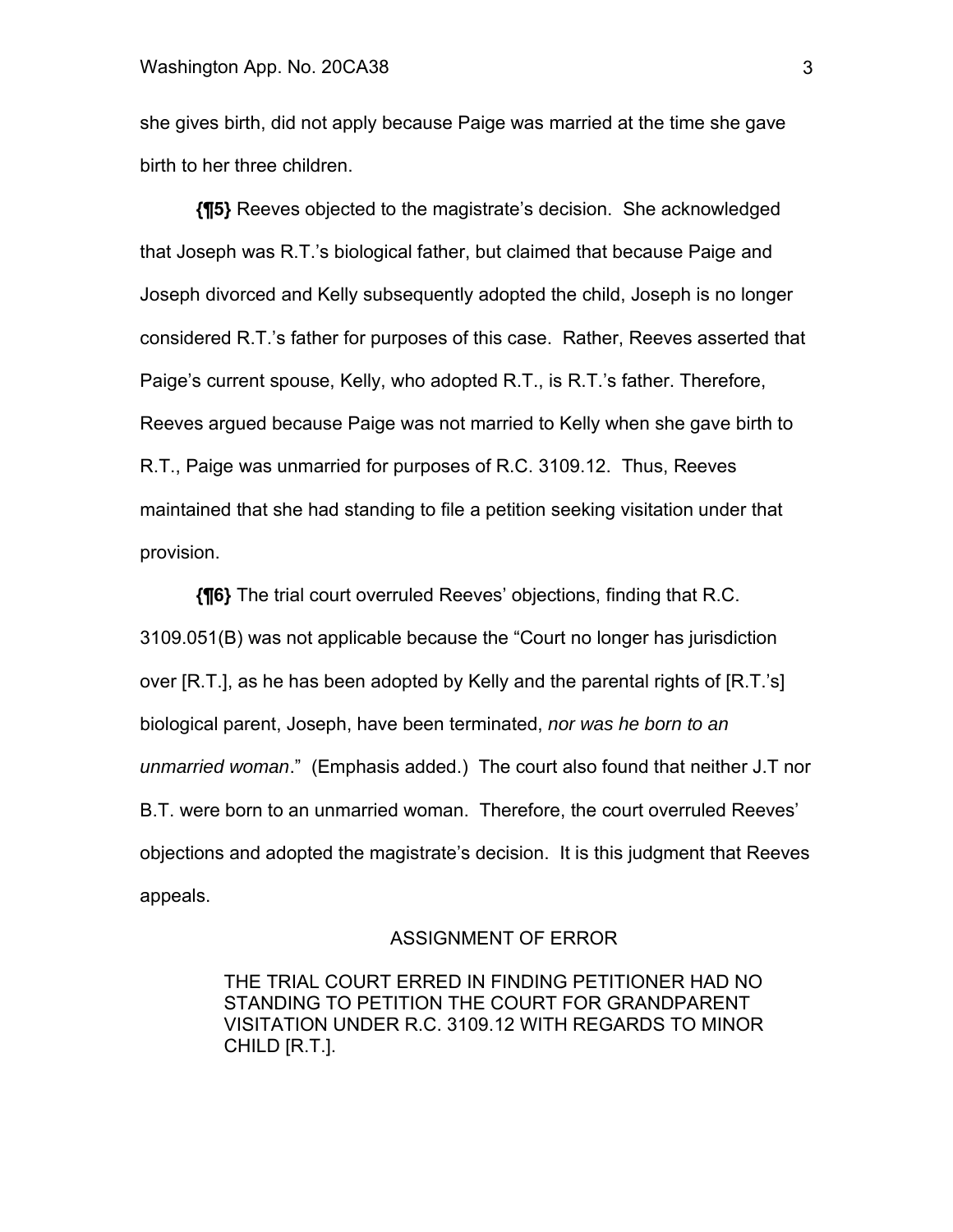**{¶7}** Reeves asserts that the stepparent adoption of R.T. "did not sever the familial ties for the mother's family[,]" and therefore she has standing under R.C. 3109.12 to pursue visitation rights with her grandson, R.T., citing *Moore v. Strassel*, 4th Dist. Pickaway No. 97CA32, 1998 WL 101354 (Feb. 26, 1998). She acknowledges that "[i]f a child is born to an unmarried woman, the parents of the woman … may file a complaint requesting the court … to grant them reasonable companionship or visitation rights with the child." She claims that "[Kelly] Tait's adoption broke any ties that the family of the natural father previously had to the minor child. \* \* \* The adoption related back to birth and as such, Mr. Tait is the father listed on [R.T.'s] birth certificate." Thus, Reeves argues that at the time of the child's birth, Paige was not married to the person who is currently identified as R.T.'s father. Accordingly, Reeves maintains Paige was unmarried at the time that she gave birth to R.T., so Reeves has standing under R.C. 3109.12 to seek visitation with R.T.

**{¶8}** In response, appellees argue that Reeves' assertion that "[a]t the time of birth, the legal parents of [R.T.] were unmarried" - is incorrect. Appellees cite to a North Carolina court order that indicates Paige and Joseph were married at the time R.T. was born. Consequently, appellees argue that Paige was not unmarried when she gave birth to R.T., which is a requirement under R.C. 3109.12(A) for a relative to petition for visitation. Accordingly, appellees argue that the trial court did not err in holding that Reeves lacked standing to petition for visitation with R.T.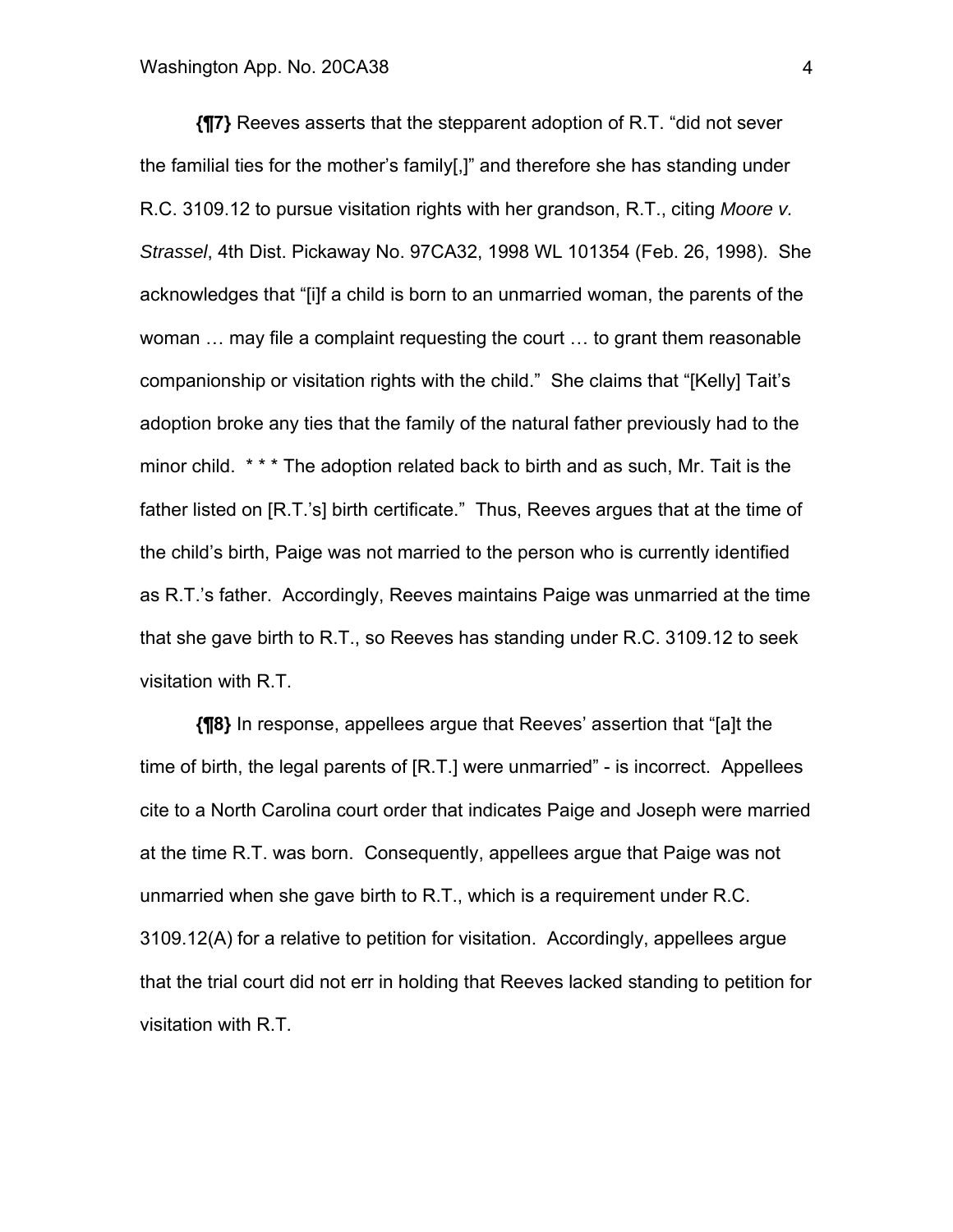#### A. Standard of Review

**{¶9}** Because standing is a question of law, we apply a de novo standard of review. *Holiday Haven Members Assn. v. Paulson*, 4th Dist. Hocking No. 13CA13, 2014-Ohio-3902, ¶ 13. "De novo appellate review means that we afford no deference to a trial court's decision and, instead, conduct our own, independent review of the evidence." *Id*., citing *Wells Fargo Bank, N.A. v. Odita,* 10th Dist. Franklin No. 13AP-663, 2014-Ohio-2540, ¶ 8.

 **{¶10}** "[G]randparents have no constitutional right of association with their grandchildren." *In re Martin*, 68 Ohio St. 3d 250, 252, 626 N.E.2d 82 (1994), citing *In re Schmidt*, 25 Ohio St.3d 331, 336, 496 N.E.2d 952 (1986). Rather, the only right for grandparents to visit their grandchildren "must be provided for by statute, and that the Ohio statutes allow visitation only if it is in the grandchildren's best interest." *Id*., citing *In re Whitaker,* 36 Ohio St.3d 213, 217, 522 N.E.2d 563 (1988). "The General Assembly has authorized grandparent visitation in three situations: (1) in divorce, dissolution, legal separation, or annulment proceedings (R.C. 3109.051); (2) where the parent of the child is deceased (R.C. 3109.11); and (3) where the child is born to an unmarried mother \* \* \* (R.C. 3109.12[A])." (brackets sic.) *Id*. at 253, *see also McFall v. Watson*, 4th Dist. Vinton No. 8CA667, 2008-Ohio-5205, ¶ 12. "Grandparental visitation rights in Ohio do not vest until the occurrence of [at least one these three] disruptive precipitating event[s]" occurs. *In re Gibson*, 61 Ohio St. 3d 168, 169, 573 N.E.2d 1074 (1991).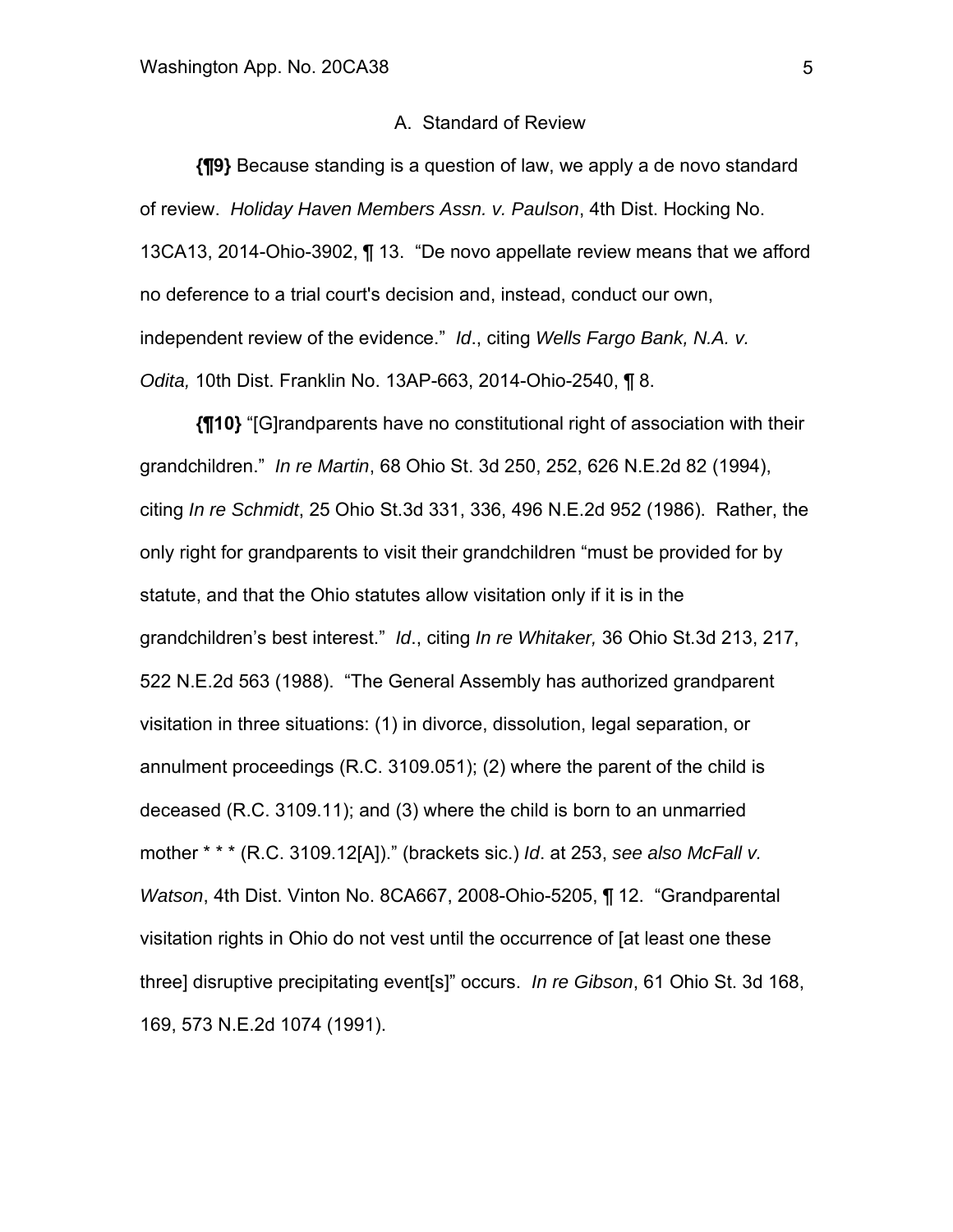## B. Analysis

 **{¶11}** Reeves' complaint sought visitation under R.C. 3109.051, as well as

R.C. 3109.12. The trial court found that Reeves lacked standing under both

provisions. However, on appeal, Reeves challenges the trial court's

interpretation of R.C. 3109.12 only. Accordingly, our analysis is limited to R.C.

3109.12, which states:

(A) If a child is born to an *unmarried* woman, the parents of the woman and any relative of the woman may file a complaint requesting the court \* \* \* to grant them reasonable \* \* \* visitation rights with the child.

\* \* \*

(B) The court may grant the parenting time rights or companionship or visitation rights requested under division (A) of this section, if it determines that the granting of the parenting time rights or companionship or visitation rights is in the best interest of the child. \*\*\*.

The *marriage or remarriage of the mother* or father of a child *does not affect the authority of the court under this section to grant* the natural father reasonable parenting time rights or the parents or relatives of the natural father or the *parents or relatives of the mother of the child reasonable* companionship or *visitation rights* with respect to the child.

(Emphasis added.)

**{¶12}** Reeves acknowledges the "unmarried" requirement in R.C.

3109.12(B), but she asserts that "[t]he issue in this case is whether the

subsequent marriage of the parents of the minor child *to each other* interferes

with the Court's authority to grant reasonable companionship to relatives after

marriage." [Emphasis sic.] In effect, Reeves maintains the question is whether

Paige was married to Kelly when she gave birth to R.T., and because she was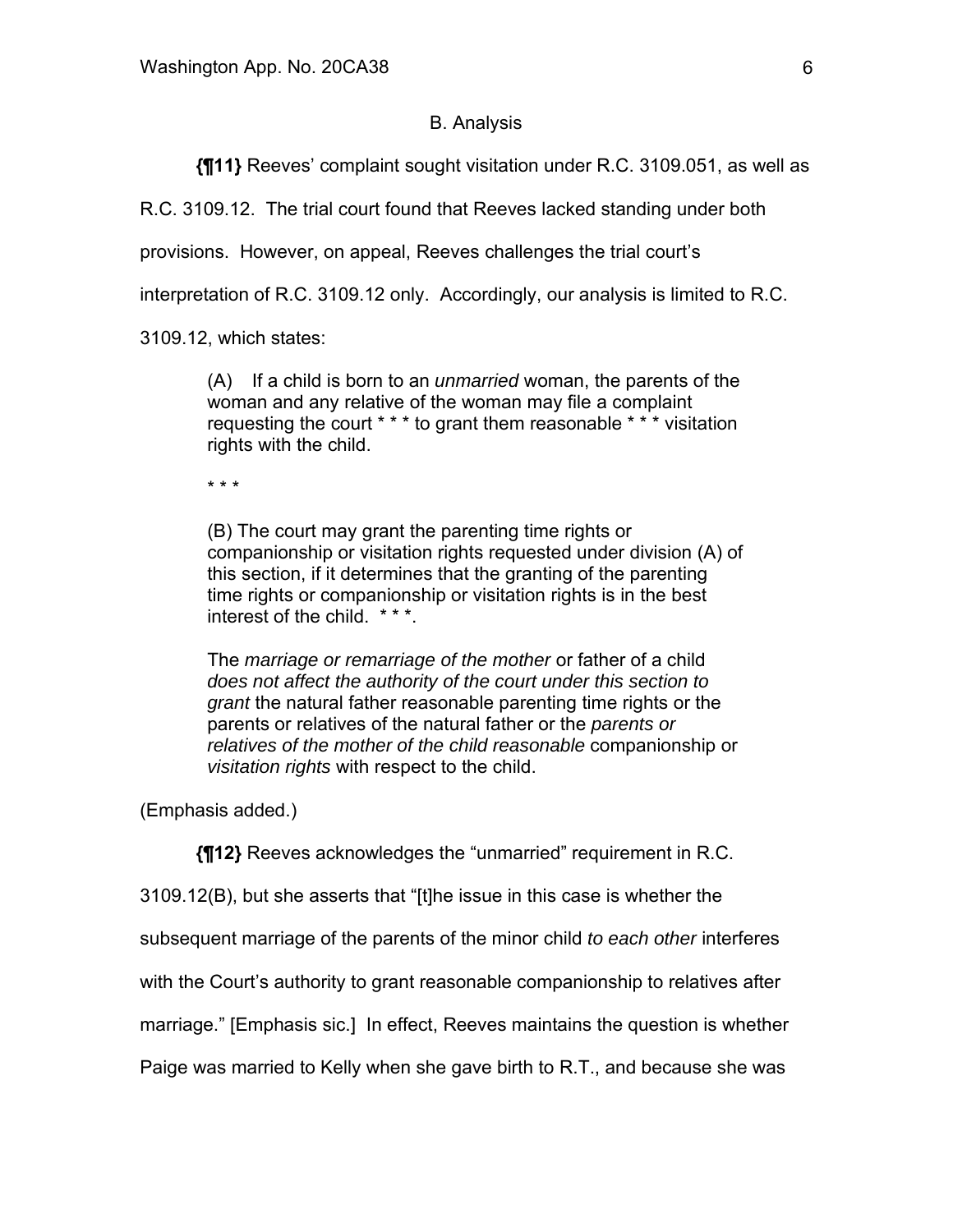not, Paige was "unmarried" at the time that she gave birth to R.T. for purposes of R.C. 3109.12(A). We agree with Reeves that the "disruptive precipitating event" that determines whether Reeves has standing to seek visitation with R.T. is whether Paige was unmarried when she gave birth to R.T. However, we disagree with Reeves' assertion that the question is whether Paige was married to *Kelly*.

**{¶13}** "Under Ohio law, it is a cardinal rule that a court must first look to the language of the statute itself to determine the legislative intent." *In re Collier*, 85 Ohio App. 3d 232, 237, 619 N.E.2d 503 (4th Dist. 1993), citing *Shover v. Cordis Corp.*, 61 Ohio St.3d 213, 218, 574 N.E.2d 457 (1991). "Courts should give effect to the words of the statute and should not modify an unambiguous statute by deleting or inserting words; that is, we have no authority to ignore the plain and unambiguous language of a statute under the guise of statutory interpretation." *State v. Clemons*, 2013-Ohio-3415, 996 N.E.2d 507, ¶ 7 (4th Dist.), citing *State v. McDonald,* 4th Dist. Ross No. 04CA2806, 2005-Ohio-3503, ¶ 11.

**{¶14}** "[T]he clear language of R.C. 3109.12, if a child is born to an unmarried mother, the grandparents may request visitation rights." *Moore v. Strassel*, Pickaway No. 97 CA 32, 1998 WL 101354, \*3 (Feb. 26, 1998). We find this language necessarily asks whether the woman was married at the time that she gave birth to the child. At the time that Paige gave birth to R.T. she was still married to Joseph. Therefore, for purposes of R.C. 3109.12(A), Paige was not unmarried when she gave birth to R.T. Without the occurrence of that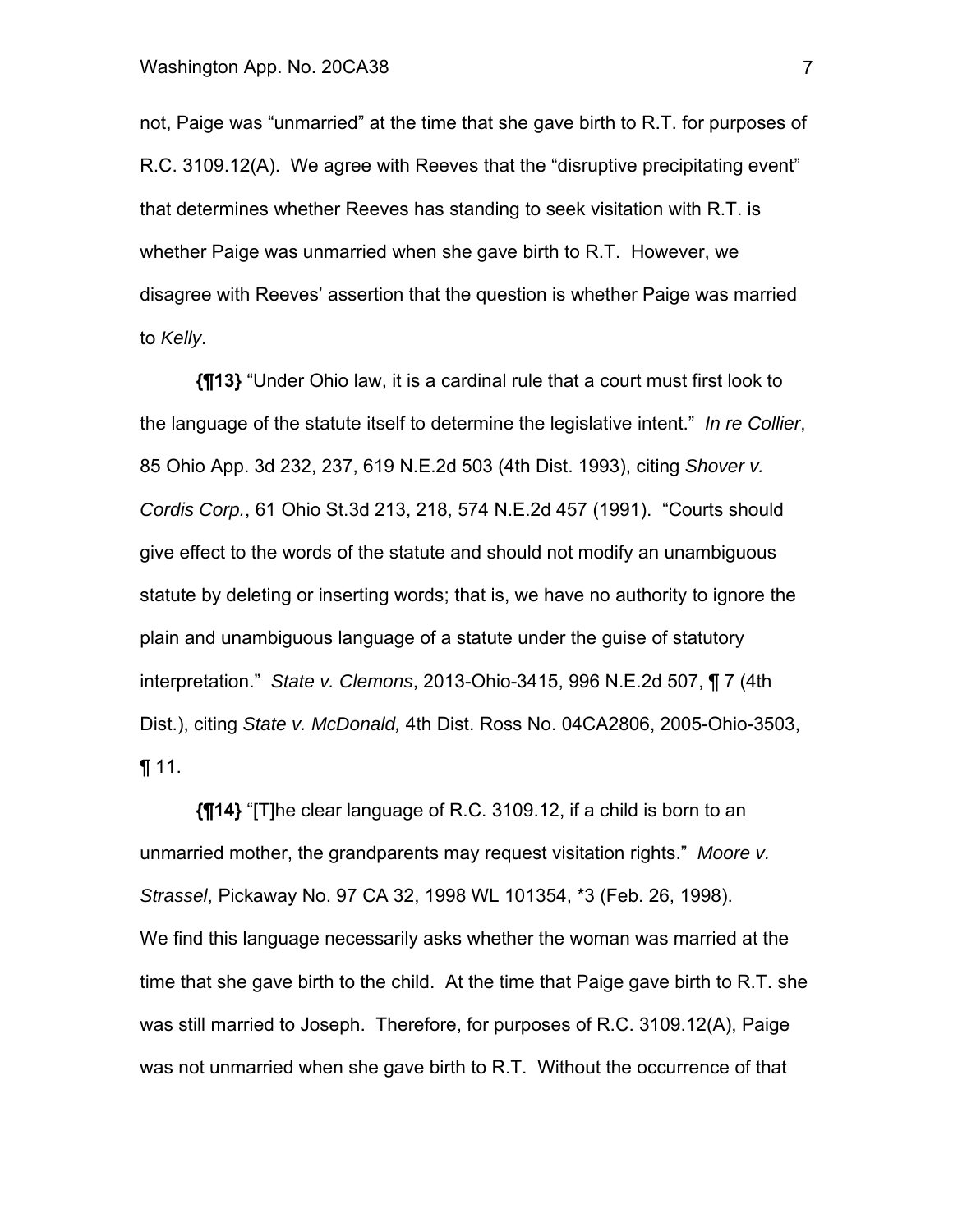disruptive precipitating event, Reeves lacked standing to seek visitation under R.C. 3109.12.

**{¶15}** Contrary to Reeves' argument, there are no words in R.C. 3109.12 that indicate that a woman's marriage, subsequent to the birth of her child, relates back to date of the child's birth for purposes of R.C. 3109.12(A). To accept Reeves' argument that Paige's subsequent marriage to Kelly and his adoption of R.T. is the disruptive precipitating event changing Paige's marital status at the time of R.T.'s birth would require us to insert words into R.C. 3109.12(A) that do not exist, which is beyond our authority. Only the General Assembly has the authority to enact, amend, or repeal laws. *City of Toledo v. State*, 2018-Ohio-2358, 154 Ohio St. 3d 41, 47, 110 N.E.3d 1257, citing Article II, Section 1, and Article III, Section 5 of the Ohio Constitution.

**{¶16}** Our plain reading of R.C. 3109.12(A) is also consistent with its purpose, which "authorizes a parent of an unmarried woman to seek visitation with a child born to her [because the] statute 'recognizes that the \* \* \* maternal \* \* \* relatives of a child born to an unmarried mother often play a significant role in the care and upbringing of a child, which can be strained or severed as time progresses \* \* \*.' " *In re H.A*., 2d Dist. Montgomery No. 25832, 2013-Ohio-5457, ¶ 4, quoting *Nicoson v. Hacker,* 11th Dist. Lake No. 2000-L-213, 2001 WL 1602666, \*2 (Dec. 14, 2001).

**{¶17}** Therefore, we conclude that the plain language of R.C. 3109.12(A) requires that a mother be unmarried at the time she gives birth to a child as a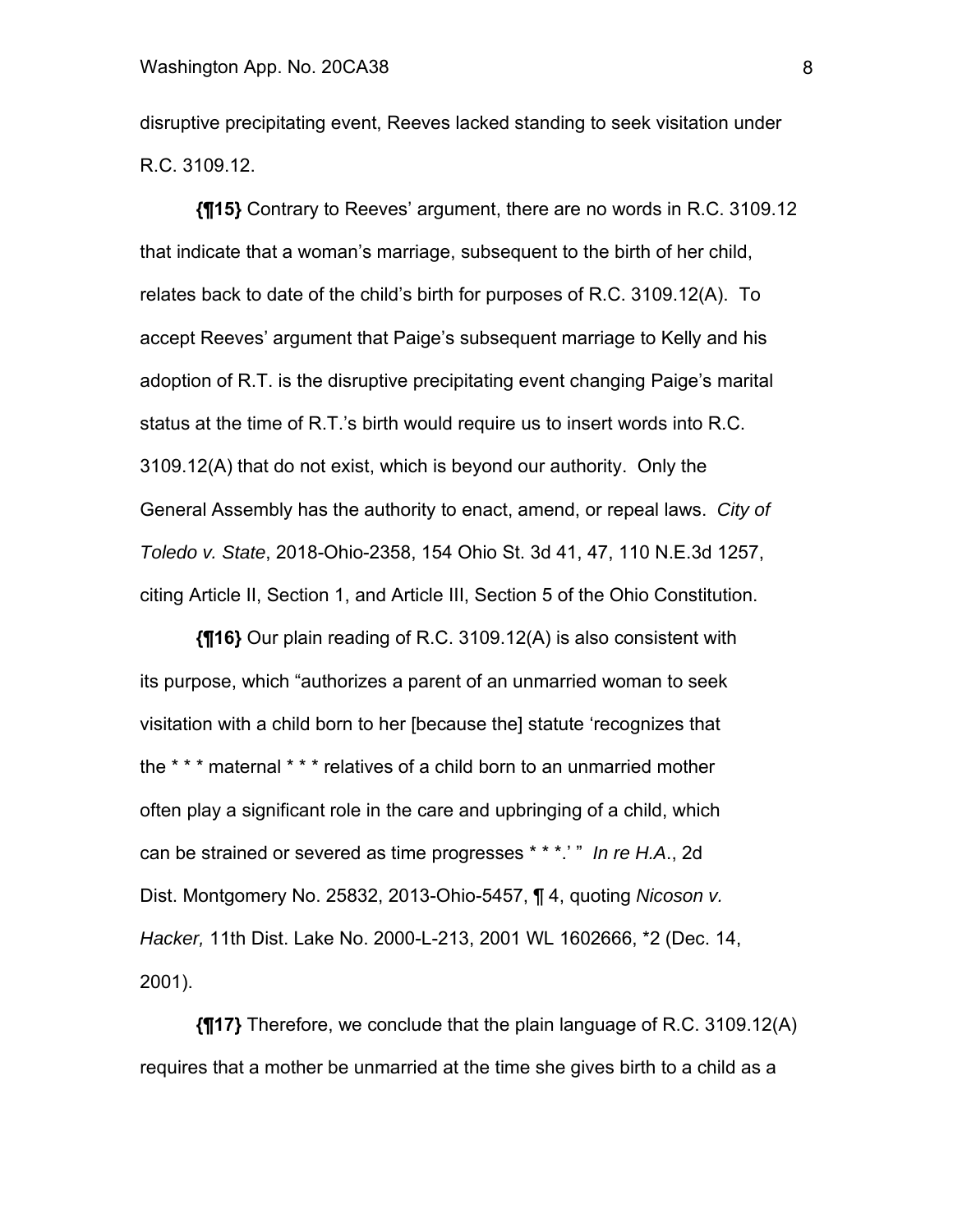prerequisite to the mother's parents seeking visitation with their grandchildren. Accordingly, the future event of divorce, remarriage and adoption of the child are not relevant because what matters is the mother's marital status at the time of the birth of the child. At the time Paige gave birth to R.T., she was married to her, now ex-husband, Joseph Fields. Consequently, because there was no disruptive, precipitating event (i.e., that Paige was not unmarried at the time she gave birth to R.T.), Paige's mother, Reeves, had no standing to seek visitation rights with R.T. under R.C. 3109.12.

### **CONCLUSION**

**{¶18}** Because R.C. 3109.12(A) permits a mother's parent or relatives to seek visitation with their daughter's children only if the mother is unmarried at the time of their birth, Reeves lacked standing to seek visitation with R.T. because Paige was married at the time she gave birth. Consequently, the trial court did not err in denying Reeves' motion for visitation due to a lack of standing. Therefore, we overrule Reeves' assignment of error and affirm the judgment of the trial court denying Reeves' petition.

### **JUDGMENT AFFIRMED.**